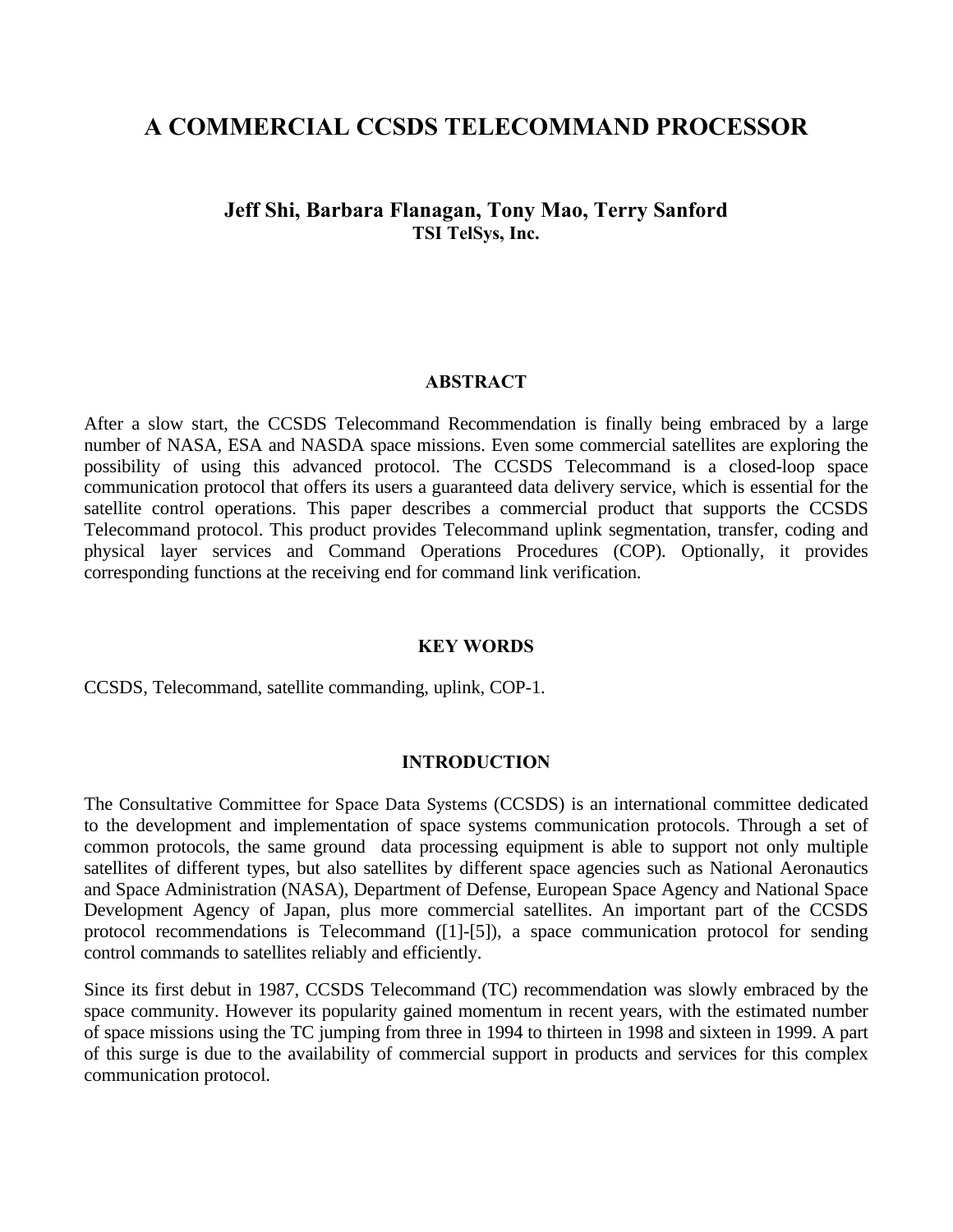CCSDS TC protocol provides a guaranteed data delivery service between ground data systems and satellites. In order to guarantee the data integrity, the Telecommand protocol employs a retransmission scheme to ensure that the data is delivered 1) without errors; 2) without loss; 3) in sequence; and 4) without duplicates.

TSI TelSys, Inc. of Columbia, Maryland has developed a commercial-off-the-shelf product supporting CCSDS TC service. This CCSDS Telecommand Processor (CTP) receives user command directives for setting up service sessions, formats user command packets into TC frames and Command Link Transmission Units (CLTUs), and outputs the CLTUs through its serial port for modulation and uplink. The CTP also receives the Command Link Control Word (CLCW) extracted from return link data, and performs error checking. If an error is found, a retransmission of affected data will be automatically initiated. Optionally the CTP can perform the receiving end of the TC protocol, receiving the CLTUs, extracting packets and checking errors. This option is useful for system self-testing and satellite integration and test applications.

This paper begins with a quick overview of CCSDS TC protocol and its services. It then describes the CTP architecture and its functional features, followed by implementation issues and practical considerations. Some potential CTP applications are discussed before the conclusion.

### **CCSDS TELECOMMAND OVERVIEW**

The CCSDS TC protocol is designed for a wide range of missions. Its architecture defines a comprehensive set of layered and standardized command delivery services (Figure 1). Each layer relies upon a well defined set of services provided by the underlying layer, and provides similarly well defined services to the layer above. These layers are functionally grouped into a "Data Management Service" (DMS), a "Data Routing Service" (DRS), and a "Channel Service" (CS). The DMS layer intends to define the process from TC users entering command requests to an end-to-end transport data unit called a TC Packet carrying the command. The definition of this layer is vague and left for future specification. The rest of this paper is focused on the two well specified layers, the DRS and CS.

The DRS consists of two layers: Segmentation and Transfer. The Segmentation Layer receives TC packets and formats them into TC segments. The segmentation is a flow control technique that allows large data units to be transported across the space link without blocking off data units from other users. The Transfer layer wraps TC segments into TC frames, which are the data units designed for reliable space link transportation. It supports data multiplexing and prioritization through Virtual Channels (VC). More importantly, the Transfer layer contains retransmission procedures required for guaranteed data delivery.

The CS also consists of two layers: Coding and Physical. The Coding layer encodes TC frames from the Transfer layer into TC codeblocks. Multiple TC codeblocks representing a TC frame are encapsulated into a CLTU. Errors induced during physical transmission of these codeblocks will be detected and optionally corrected at the receiving end of the Coding Layer. The Physical layer serializes and modulates the CLTUs on to the RF carrier for space link transmission.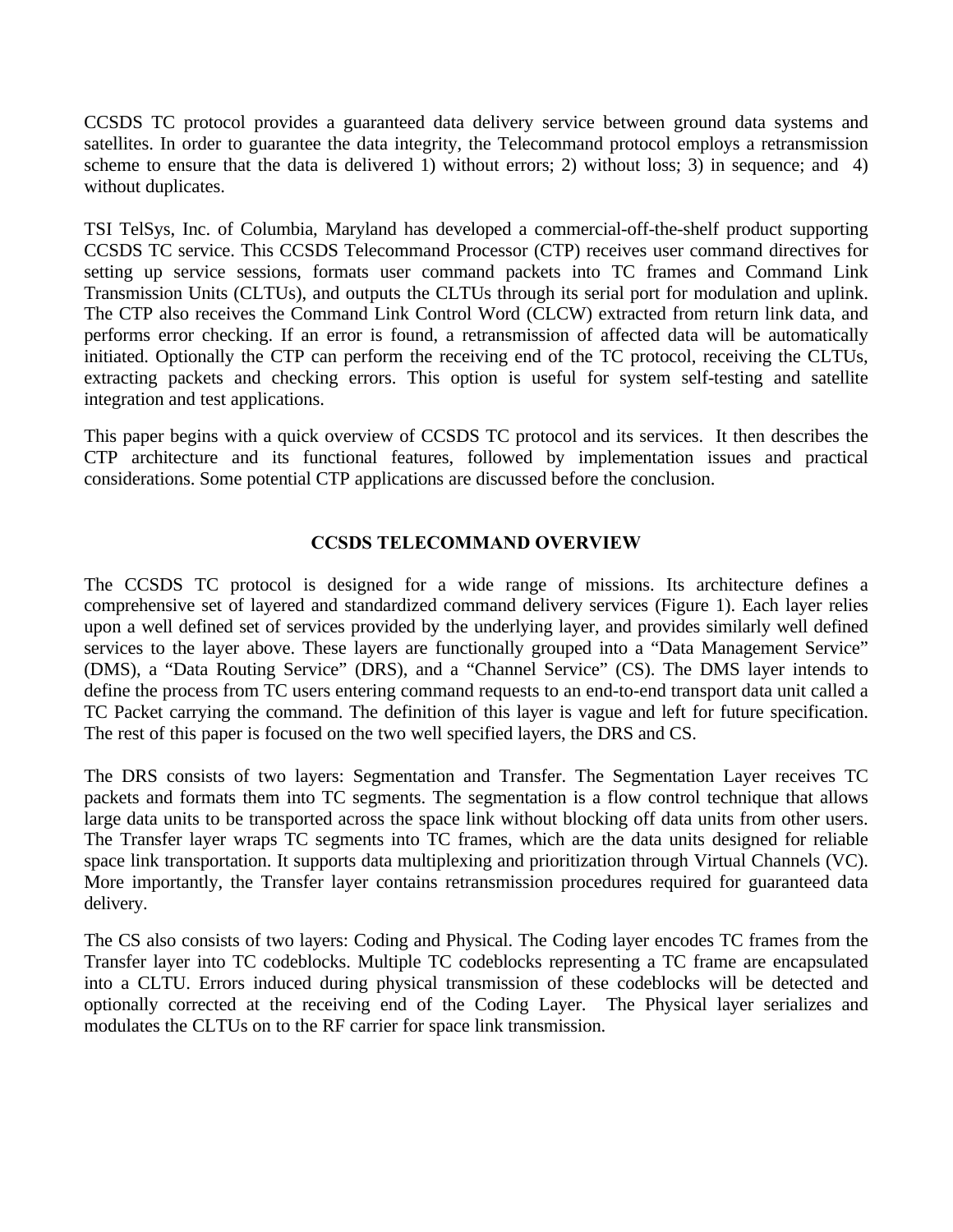

**Figure 1. CCSDS Telecommand Service Model**

The Channel Service also consists of two layers: Coding and Physical. The Coding layer encodes TC frames from the Transfer layer into TC codeblocks. Multiple TC codeblocks representing a TC frame are encapsulated into a CLTU. Errors induced during physical transmission of these codeblocks will be detected and optionally corrected at the receiving end of the Coding Layer. The Physical layer serializes and modulates the CLTUs on to the RF carrier for space link transmission.

The Command Operations Procedure-1, commonly known as COP-1, is the protocol responsible for error-free data deliveries. As a closed-loop communication protocol, COP-1 uses a sequential "go-backn" retransmission technique to correct TC frames rejected by the satellite because of errors. The errors can be either corrupted bit information, as indicated by BCH decoding, or out of sequence TC frames, as indicated by frame sequence count verification. The acknowledgement returned from the satellite is carried through downlink telemetry in CLCWs that are appended to telemetry transfer frames.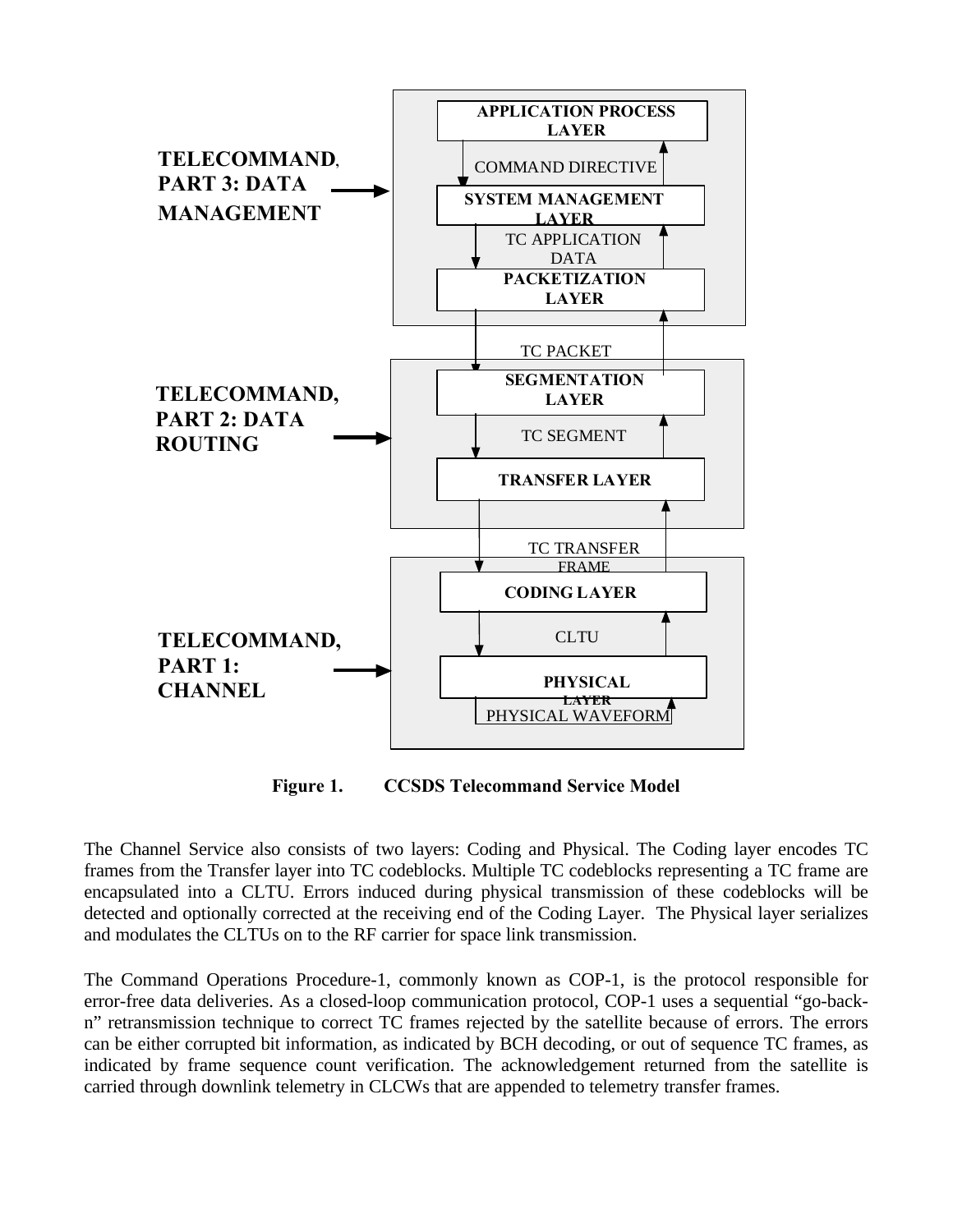For better transmission efficiency, COP-1 allows continued transmission of TC frames within a preset window before acknowledgements for their successful receipt are received. The actual window size varies from mission to mission depending on uplink rate, frame size, and channel noise level. COP-1 also supports a flow control mechanism that prevents the on-board data system from overflow.

In addition to this sequence-controlled service, COP-1 also provides an expedited data service that transfers data without sequence checking and retransmission. While the data will be delivered immediately after their receipt on-board, there is no guarantee for data integrity. Therefore this service should be used only in exceptional operational circumstances with great caution, or where upper layer software is responsible for sequence checking and retransmission.

## **CCSDS TELECOMMAND PROCESSOR**

In response to growing demands for CCSDS TC support, TSI TelSys, Inc. has developed a CCSDS Telecommand Processor (CTP) to provide CCSDS Telecommand formatting, protocol processing, and serial transmission for satellite command uplink. In addition, an Echo option to the CTP can acquire transmitted CCSDS telecommands, perform the TC protocol processing on the space receiving side, and extract the commands and verify them against the original commands.

Figure 2 shows a block diagram of the CTP. It consists of three components: TC Software, a PCI Forward Link (FL) Card, and optional TC Echo software. The TC Software is responsible for the ground sending side of CCSDS TC Data Routing Service, including the Segmentation and Transfer Layers, as well as the Coding Layer of Channel Service. The PCI FL Card provides functions for both the ground sending side and space receiving side of the Physical Layer in the Channel Service. The TC Echo Software supports the space receiving side of CCSDS TC Data Routing Service, including the Segmentation and Transfer Layer, and the Coding Layer of Channel Service. Similarly, the TC Software supports the ground sending side of the COP-1, while the TC Echo software supports the space receiving side of COP.

The CTP software is written in Java and C, and can be run on a Sun Solaris and SGI Irix environment. The PCI FL Card can be integrated in Sun UltraSparc workstations with PCI bus and SGI O-200 workstations.

### **Command Transmission**

Once initialized and enabled, the TC software receives commands in TC packets from users via an Ethernet connection using the TCP/IP protocol. The received commands are validated against a set of user-defined parameters. If any errors are found, such as invalid spacecraft ID or wrong data length, the command will be rejected and users informed. Optionally the received commands can be echoed back directly for link verification. The validated commands are logged and then processed. Each input TC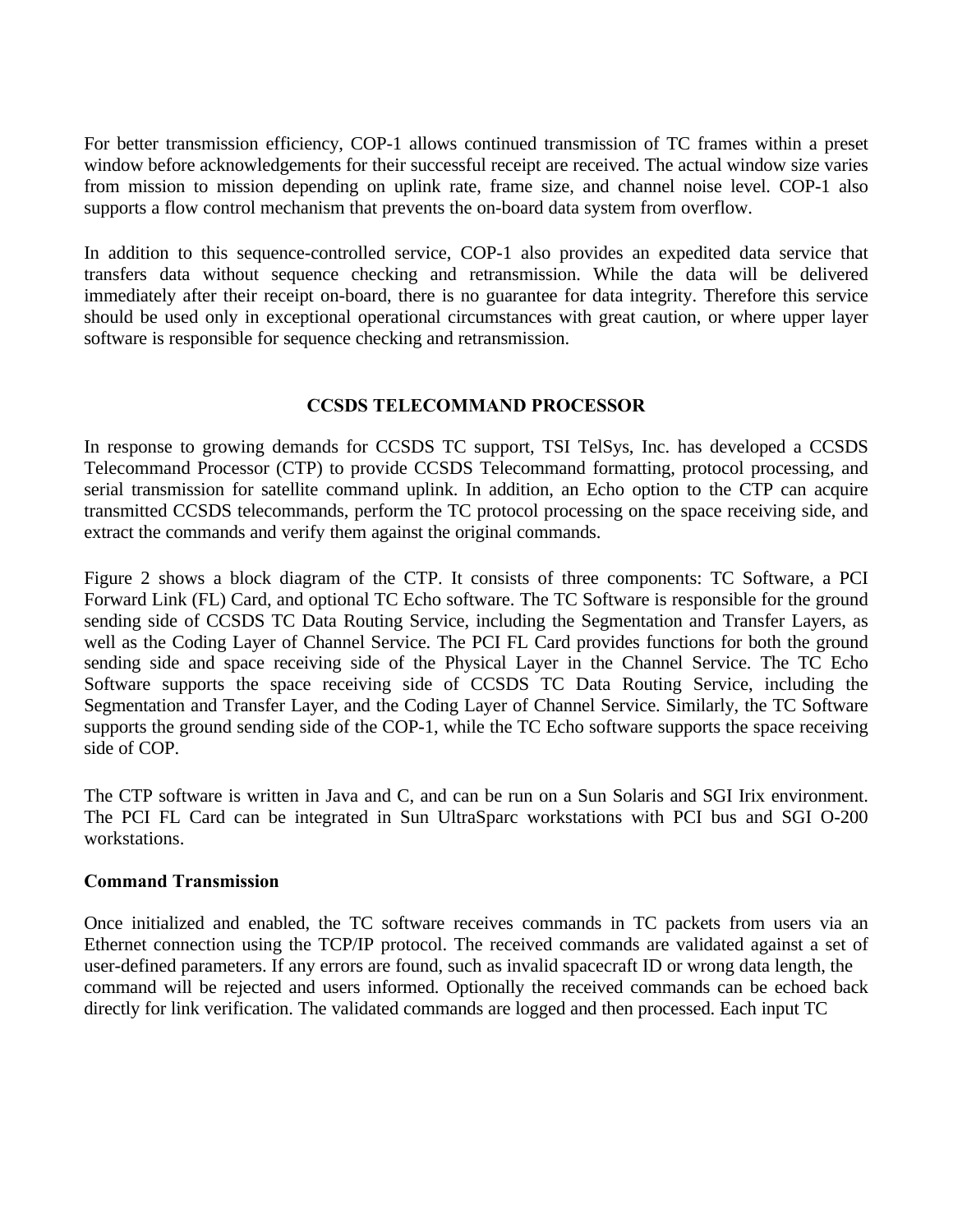



#### **Figure 2. CCSDS Telecommand Processor Block Diagram**

packet provides a specific Multiplexing Access Point (MAP) ID and VC ID for routing. Based on the MAP ID, the TC packet is segmented and tagged with the MAP ID for multiplexing with TC segments of other MAPs on the same VC. Next the TC segments are formatted into TC frames with the assigned VC ID. CRC parity is calculated for and appended to the end of each frame. The TC frames of one VC will be multiplexed with TC frames of other VCs in a queue for transmission. Up to 64 MAPs and 64 VCs can be supported.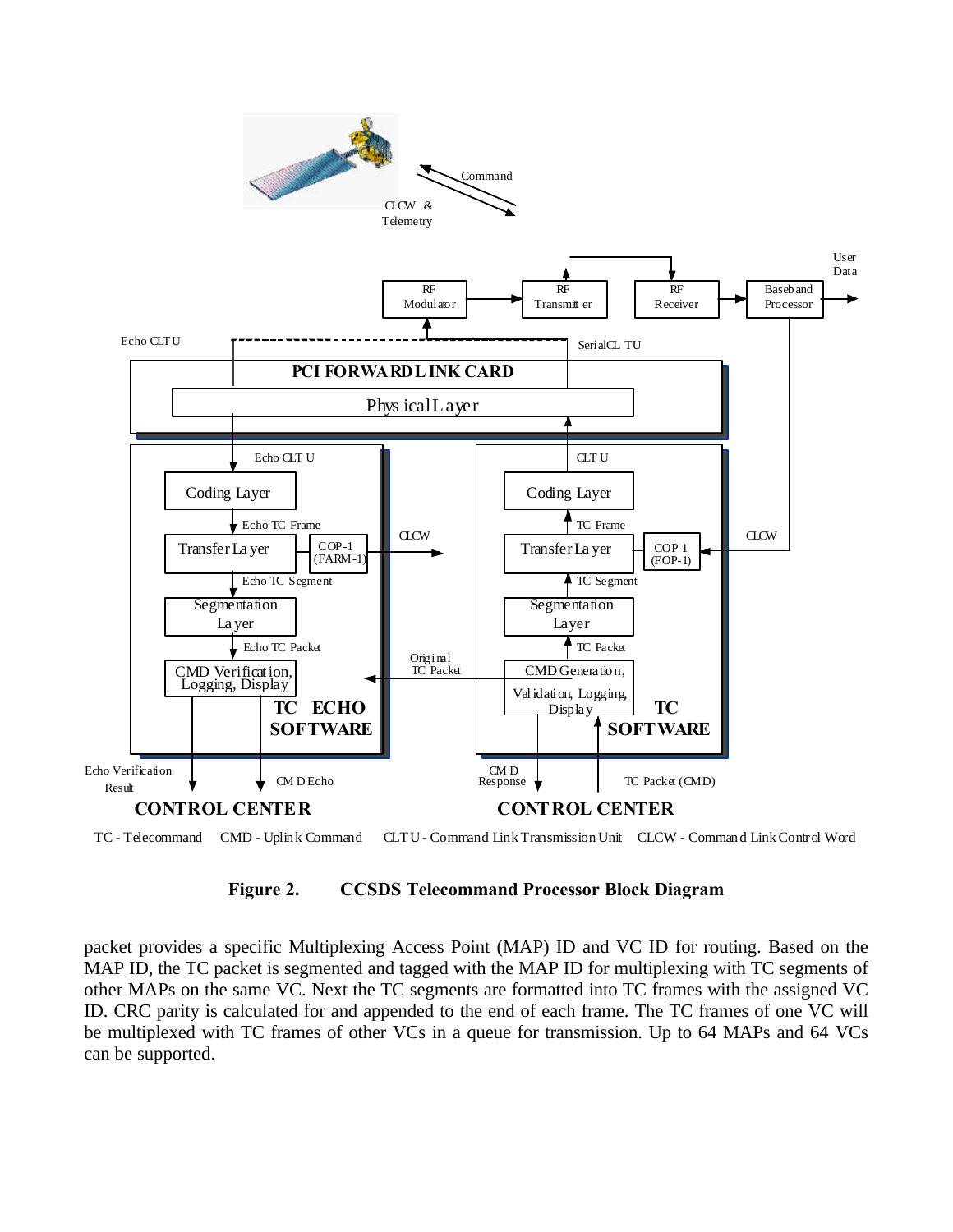To meet a wide range of mission requirements, the Segmentation Layer processing can be optionally bypassed. In this case, each TC packet will be formatted into one TC frame without a segmentation header. It is the user's responsibility to ensure that the TC packet size is not larger than the maximum TC frame size specified. Another option is packet aggregation. When the aggregation is turned on, multiple small TC packets may be aggregated into one TC segment and then one TC frame, provided their total length is within the limit of maximum frame length. There are several parameters that users can specify to affect packet aggregation. The maximum number of aggregation packets tells the TC software to wrap up the TC segment in process when the number of TC packets aggregated has reached this limit. In order to avoid undesired delay in the aggregation process, the TC software uses the aggregation timeout value to determine when to close out a TC segment for transmission even though its length is still smaller than the maximum frame length and the number of TC packets in the segment is still less than the maximum specified.

Once a TC frame is released for transmission, it is encoded with Bose-Chaudhuri-Hocquenghem (BCH) code. Each of 56 information bits are accompanied by 7 parity check bits and a filler bit to form a 64 bit code block. A TC frame is encoded into multiple BCH code blocks with possible filler bits at the last block. If a sufficient bit transition density is not guaranteed for the physical channel, then the encoded data can be randomized (with randomization option ON). Finally the TC software encapsulates the encoded and randomized data with a start sequence and a tail sequence to form a Command Link Transmission Unit (CLTU), which is the data structure that carries the TC data as a contiguous series of encoded TC codeblocks across the TC Channel Service. Before passing this CLTU to the PCI FL Card for actual transmission through the space link, the TC software can log it into a file for later verification.

The Forward Link (FL) Card is a full-length PCI card integrated in a Sun or SGI workstation with a PCI bus. It receives the CLTU from the TC Software, serializes it, and transmits it through an RS-422 serial port. Both Physical Layer Operations Procedures, PLOP-1 and PLOP-2, are supported. The FL Card generates acquisition sequence, and the pattern of which is specified by users, prior to CLTU transmission. All tail patterns specified in the past and current CCSDS recommendations are selectable by the user. Idle sequence, the pattern of which is also specified by users, can be optionally inserted before the first CLTU, after the last CLTU and between the CLTUs. The output clock may come from either an internal or an external source.

The TC product implements CCSDS TC COP-1. The main purpose of COP-1 is to provide a sequencecontrolled transmission, known as the AD service, which ensures a high probability of success. The TC software is responsible for the ground sending part of COP-1; called the Frame Operation Procedure (FOP-1), and the TC Echo software for the spacecraft receiving end of COP-1, called the Frame Acceptance and Reporting Mechanism, or FARM-1.

The service is based on an automatic request for retransmission procedure of the "go-back-n" type. The procedure consists of sequence-control mechanism both on the ground and on the spacecraft. It also uses a standard report returned in the telemetry downlink, the CLCW. The TC software receives CLCWs from the return link baseband processor and uses it to verify the acceptance of previously transferred TC frames. Retransmission is initiated if one or more frames are determined to be lost. The CLCWs can also be logged and displayed. In addition to the AD service, the BD service that provides an expedited but not guaranteed delivery is also supported.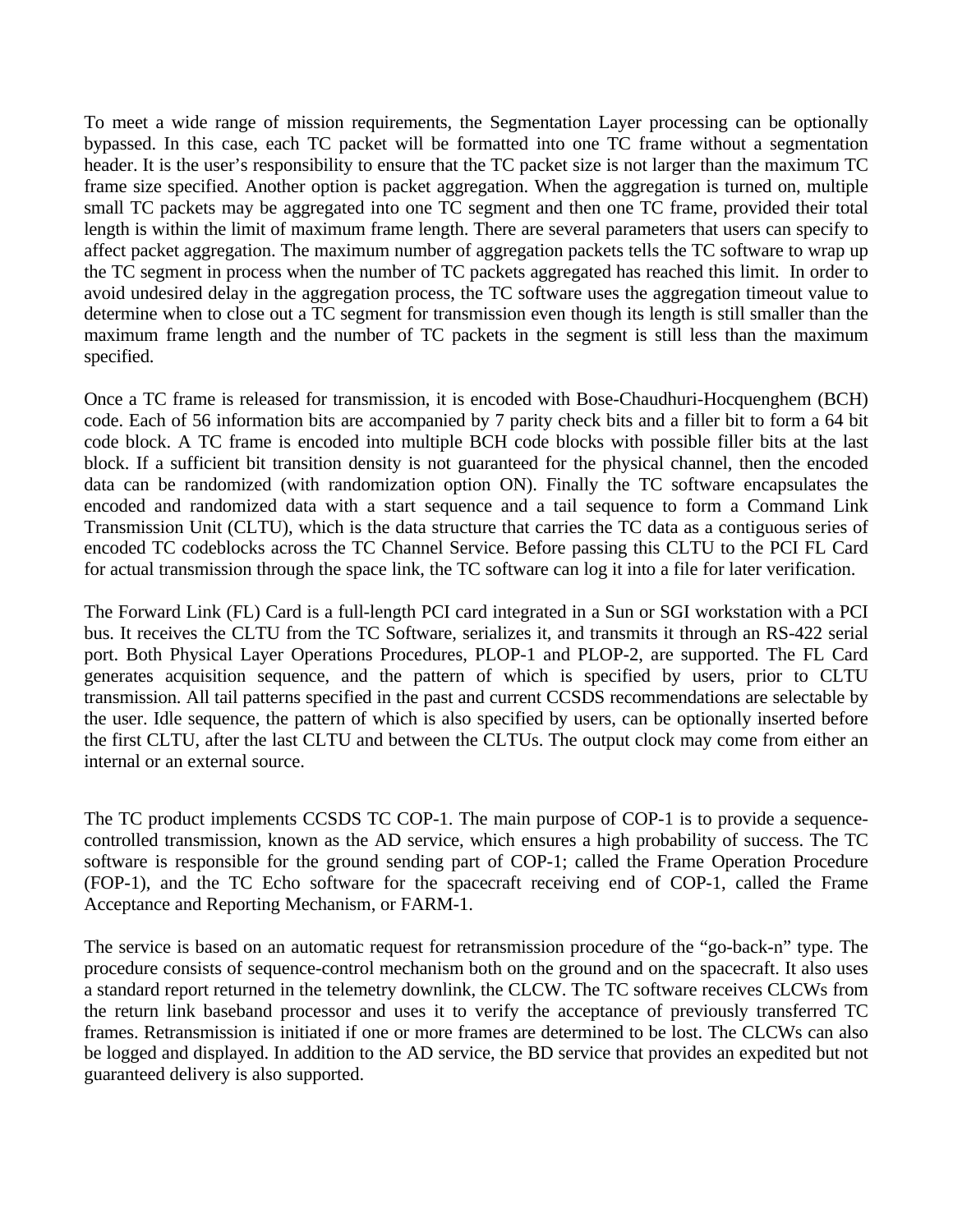# **Command Echo**

Complementary to the telecommand formatting and uplink transmission functions, the command echo function can be used for the verification of telecommand formatting and transmission. As shown in (Figure 2), the command echo function is implemented through the PCI FL Card, the TC software and an optional TC Echo software.

In addition to sending out the serialized CLTUs, the TC FL Card can also receive the serial bitstream through a separate input port. Detection circuitry on the card looks for the acquisition; start and tail sequences to delineate and capture echo CLTUs. The captured echo CLTUs are transferred back to the TC Software for CLTU level echo verification. If enabled, the TC software can compare the captured echo CLTU with its original copy logged before the transmission. Any errors will be flagged and reported. All echo CLTUs will be time tagged and logged in files in the order they are received. The echo CLTU can also be displayed on a local terminal.

The echo verification at TC packet level will require further TC processing. The optional TC Echo Software receives the echo CLTUs from the TC software. It first performs BCH decoding on the echo CLTUs. The CLTUs detected with BCH errors are deleted. TC frames are extracted only from the CLTUs with good quality. Next validation check is performed for each TC frame, including the verification of version number, spacecraft ID, frame length, CRC and other header patterns. TC frames that fail any of these tests will be discarded. If in AD service, the TC frames are routed to the assigned VCs for sequence check. Only the frames bearing absolute Frame Sequence numbers that are in the proper up-counting sequential order are accepted. All other frames are discarded. The segments in accepted frames are routed to MAP for TC packet extraction and reassembly. The extracted TC packets can be logged and displayed. At last the echo packets are verified by comparing them to the originals. Any verification error will be reported. The echo packets themselves can be transferred to their originating users. TC Echo software performs FARM-1 functions and generates CLCWs.

### **Operational Modes**

In order to support a wide range of applications, three operational modes are provided: Real-time, Store and Forward, and Test. Command processing functions are the same in all three modes. The only difference is the source of command. The Real-Time mode is used to transmit real-time commands that are initiated from the user. The Store and Forward mode is used to transmit pre-generated commands from a pre-loaded command file. The Test mode is designed for system integration and test. In this mode, the operator can select and transmit commands from a set of commands displayed on a control console in real-time.

### **Control Interfaces**

The CTP operation can be controlled and monitored through Gem™, a TSI TelSys telemetry system management software. Under Gem™, the users can configure the CTP through a local Graphical User Interface (GUI) with a specific set of operational parameters, including operational mode, uplink spacecraft ID, TC processing options, command verification parameters, log file names, etc. TC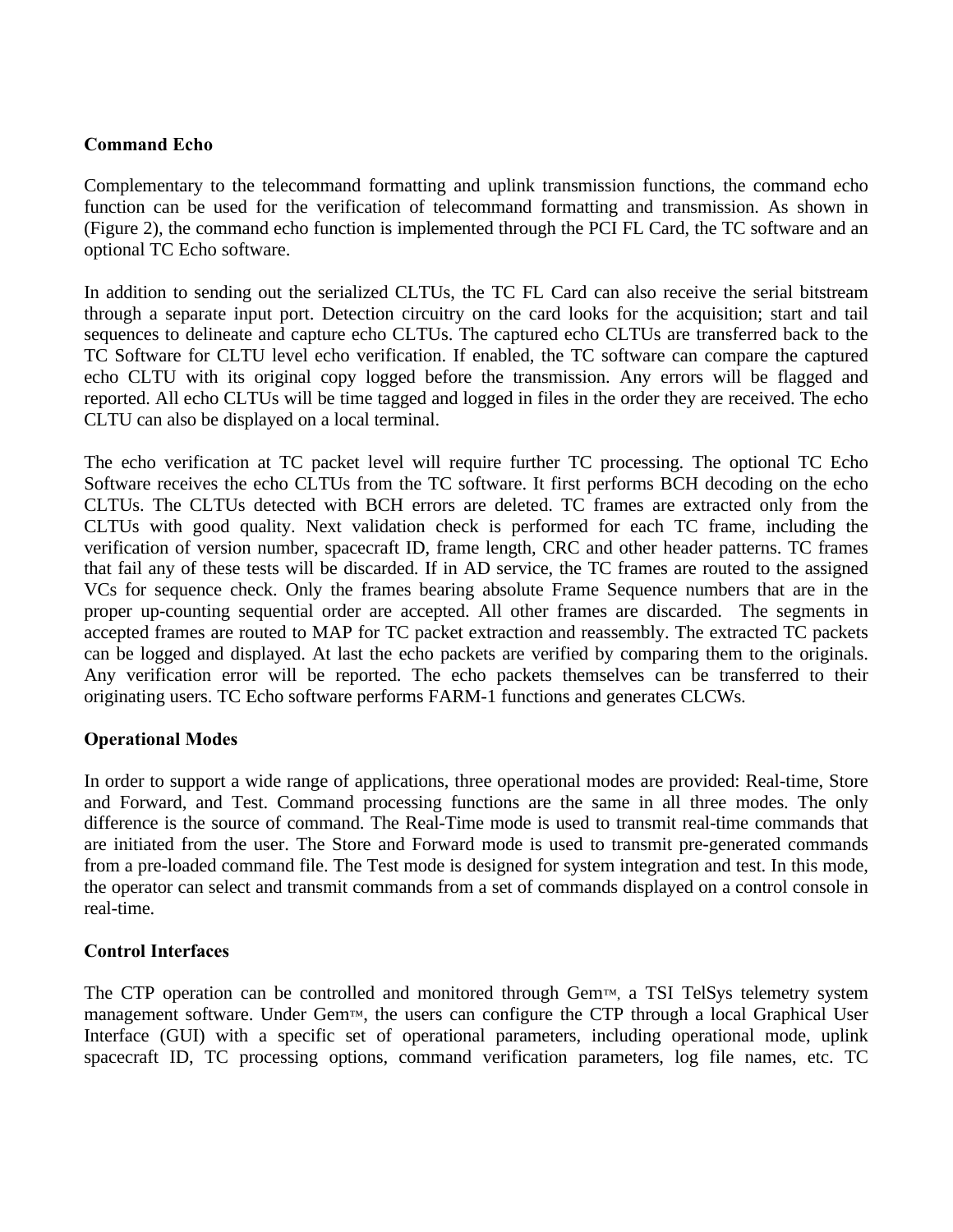processing status at different layers is collected and displayed on a local control console. As an example, (Figure 3) shows the TC Echo software operations main window display.

| v fydlink<br>$\mathsf{L}\to\mathsf{t}\text{-}\mathsf{D}\text{-}\mathsf{c}\text{-}\mathsf{d}\text{-}\mathsf{e}\text{-}$ | <b>Telecommand Decoder:</b>                     |                    | tcDecoder |       |
|------------------------------------------------------------------------------------------------------------------------|-------------------------------------------------|--------------------|-----------|-------|
|                                                                                                                        | Enable                                          | Reset              | Shutdown  | Setup |
|                                                                                                                        | VCID[0-63]                                      |                    |           |       |
|                                                                                                                        |                                                 |                    |           |       |
|                                                                                                                        | FARM Status<br>$\boldsymbol{0}$                 | Start Echo Display |           |       |
|                                                                                                                        |                                                 |                    |           |       |
|                                                                                                                        |                                                 |                    |           |       |
|                                                                                                                        | Status:                                         |                    |           |       |
|                                                                                                                        | <b>General Status:</b>                          |                    |           |       |
|                                                                                                                        | Number of CLTUs Received:                       | $\mathbf 0$        |           |       |
|                                                                                                                        | Number of CLCWs Received:                       | $\mathbf 0$        |           |       |
|                                                                                                                        | Number of CLTUs Received with BCH Errors:       | 0                  |           |       |
|                                                                                                                        | Number of CLTUs Received with BCH Correction: 0 |                    |           |       |
|                                                                                                                        | Number of Packets Generated:                    | $\mathbf{0}$       |           |       |
|                                                                                                                        | Number of CLCWs Generated:                      | 0                  |           |       |
|                                                                                                                        | Echo Packet Verification Flag:                  | false              |           |       |
|                                                                                                                        | Number of Echo Verification Passed:             | $\mathbf 0$        |           |       |
|                                                                                                                        | Number of Echo Verification Failed:             | $\mathbf 0$        |           |       |
|                                                                                                                        | Number of Original Commands Not Found:          | 0                  |           |       |
|                                                                                                                        | Number of Packet Errors:                        | 0                  |           |       |
|                                                                                                                        |                                                 |                    |           |       |
|                                                                                                                        |                                                 |                    |           |       |
|                                                                                                                        |                                                 |                    |           |       |
|                                                                                                                        |                                                 |                    |           |       |
| Events:                                                                                                                |                                                 |                    |           |       |

**Figure 3. CTP Echo Software Operations Main Window Display**

In addition to the local GUI control, the CTP can be remotely controlled through an Application Programming Interface (API). Through the API, all control functions can be exercised; and all status information can be reported to the remote host. The API allows the CTP to be integrated easily into a user's own operations management.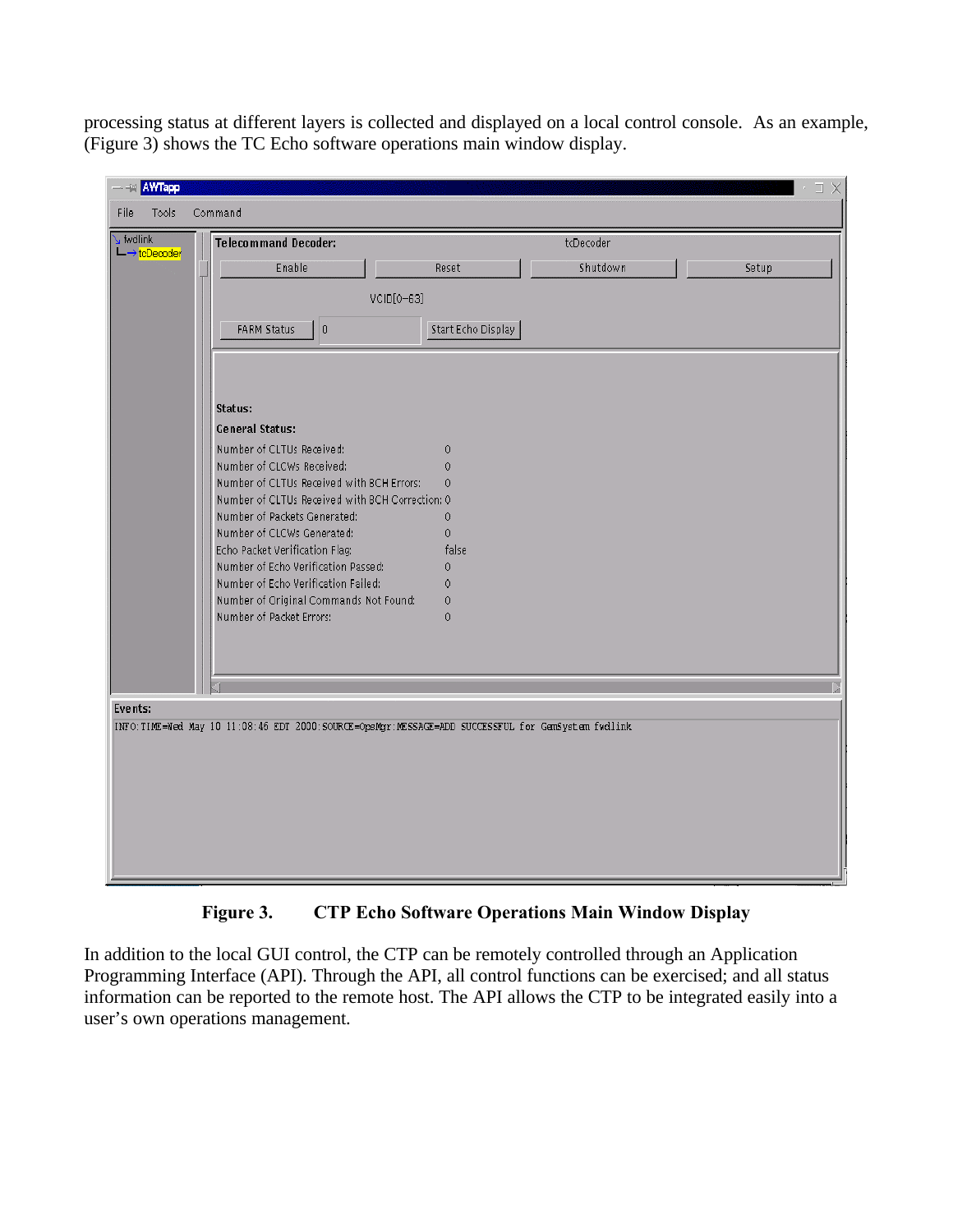### **IMPLEMENTATION ISSUES**

Many design issues were encountered during the development of the CCSDS Telecommand Processor. Several interesting ones are briefly discussed in the following paragraphs:

### **Isochronous Commanding**

Support of isochronous commanding was considered in the CTP design. The isochronous commanding requires the CTP to process and transmit user's commands at a programmable fixed time interval. Because the isochronous commanding scenario is not supported by the CCSDS telecommand recommendations, many special considerations have to be given to its implementation. First, the AD service cannot be used since the automatic retransmission will defy all timing requirements of isochronous operations. This means only the unreliable BD service can be used for isochronous commanding support, hopefully on a rather reliable link. Second the timing is complex when a stream of isochronous commands is multiplexed with other commands to be transmitted over the same physical link to the satellite. Different queues need to be set up to buffer and process these commands separately so a large normal command will not prevent an isochronous command from being transmitted on time.

The CTP software, written in Java, is designed to run on a Unix environment. Since the Unix environment provides poor real-time response at best, it can not be relied on to guarantee the isochronous timing. Therefore, the CTP design allocates this function to a dedicated hardware queuing and timing control on the PCI Forward Link (FL) Card. Based on the programmed time interval, the PCI FL Card will transmit each isochronous CLTU at equally spaced times. Sophisticated logic allows other CLTUs to be transmitted if there is enough time for its transmission before the next isochronous CLTU transmission begins.

# **Command Buffering and Priority Handling**

The CTP provides multi-stage buffering for user commands before they are processed and transmitted. The CTP also supports two-levels of priority. Because of the priority handling requirement, multiple queues have to be implemented in order to process high-priority commands ahead of low-priority ones. More priority levels will require more buffering queues, the management of which becomes a significant burden on the CTP software.

### **Number of Command Paths to be Supported**

The CCSDS TC recommendation allows a mission to use up to 64 Virtual Channels (VCs) and up to 64 MAPs for each VC. Each VC/MAP combination should be treated as a command path independent of others. Theoretically there could be 64 x 64, or 4096 command paths to be supported. As within the COP-1 engine, each path will require a dedicated queue in order to support the multiplexing of TC frames from different paths. Again the management of all 4096 possible paths is non-trivial and potentially the biggest drain on system resources and the drag on system real-time performance.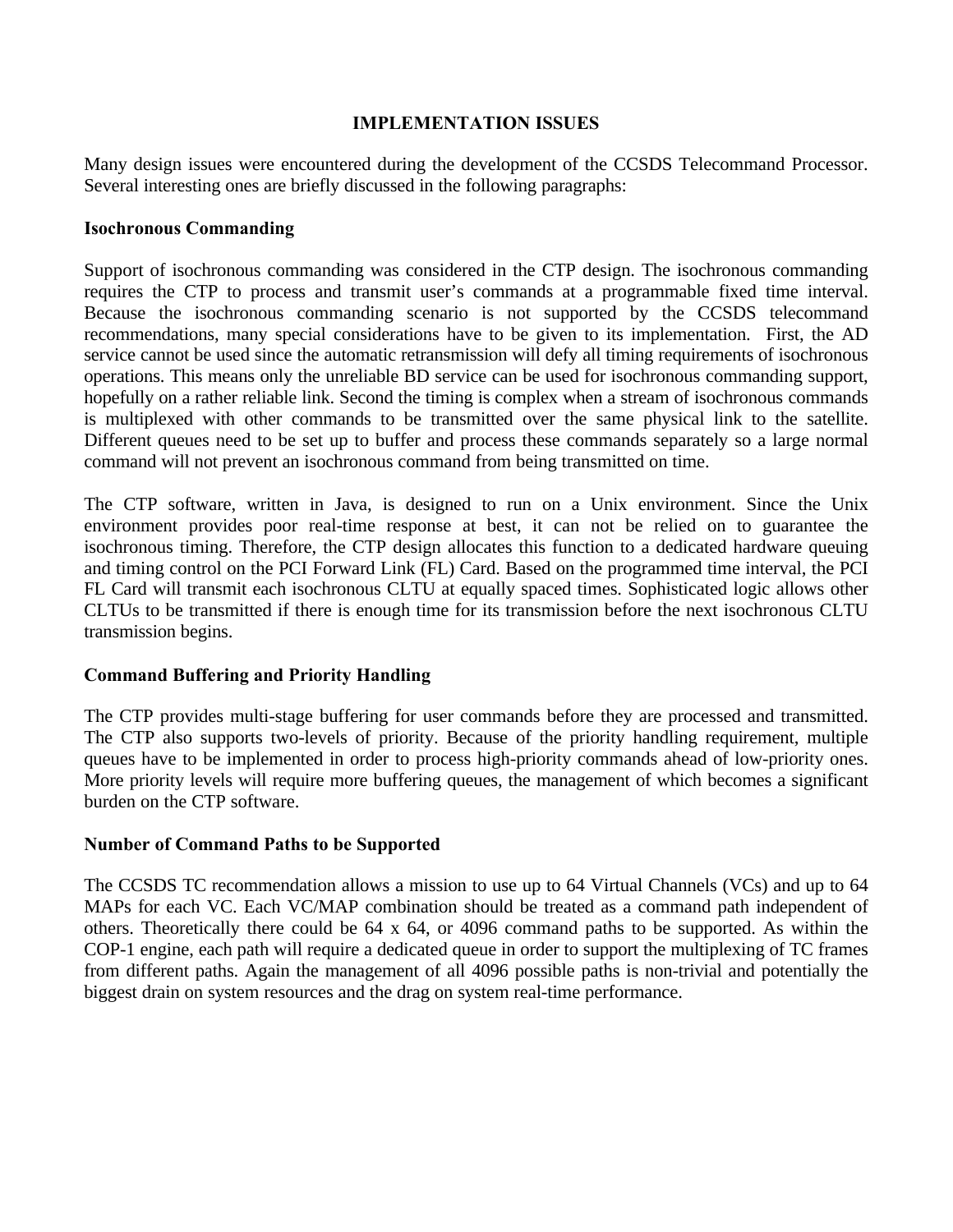#### **Buffer Clearing**

As mentioned above, the CTP provides internal buffers at different stages for user commands to be temporarily queued prior to their process and transmission. In real-life applications, there is a need to discard all queued commands and start with new commands. One option is to maintain the current processes and only clear all commands from the buffers. However, further analysis shows that there are potentially too many queues in the telecommand process, especially in the core Transfer Layer. With a potential 4096 command paths in operation, and each one may be in a different stage of processing, there is too high a risk for an error to occur even with rigorous testing. The best option is to kill and restart the core process so it can be assured that the process is in a known state with clean buffers.

#### **Command User Interface Standard**

Like its counterpart in the CCSDS return link, currently there is no standard for the contents and formats through which command information is delivered to the uplink system. The CTP defines a 26-byte header format for each command. The header includes the information relevant to the command such as version, a unique command ID, data type, length, spacecraft ID, and station ID, etc. However, little has been done to standardize this layer of interface. As such, more often than not, a customer would want to have a different format for his system even with just the same set of information. As result, the code has to be customized and a different version has to be maintained. It would be much more efficient if CCSDS can define this interface as part of its recommendation so the time and efforts for providing such systems can be significantly reduced.

### **POTENTIAL APPLICATIONS**

The CTP is a very versatile product built for many types of applications. It can be used at ground stations for supporting CCSDS satellite uplink. Its TC echo software can be used in the same configuration for closed-loop testing at different levels at the station. Moreover, the CTP is an ideal tool for the satellite integration and testing groups to use as an effective tool to test satellite on-board data systems. Its testing mode can be used for step-by-step debugging and trouble shooting. Its command echo verification automatically detects anomalies and reports errors. Its extensive logging and display capability enables the user to examine data at every stage for format and content errors.

#### **CONCLUSIONS**

A commercial CCSDS Telecommand Processor (CTP) has been added to TSI TelSys Inc.s' telemetry processing product family, along with the Front-End Procecssor, Service Processor, Data Simulator and other CCSDS processing modules. The CTP supports both the TC uplink processing for sending-end functions as well as the echo processing for receiving-end functions. Because the CTP provides multiple operational modes and extensive data logging and display functions, it is a good tool for ground station mission support, and also a powerful tool for satellite integration and test.